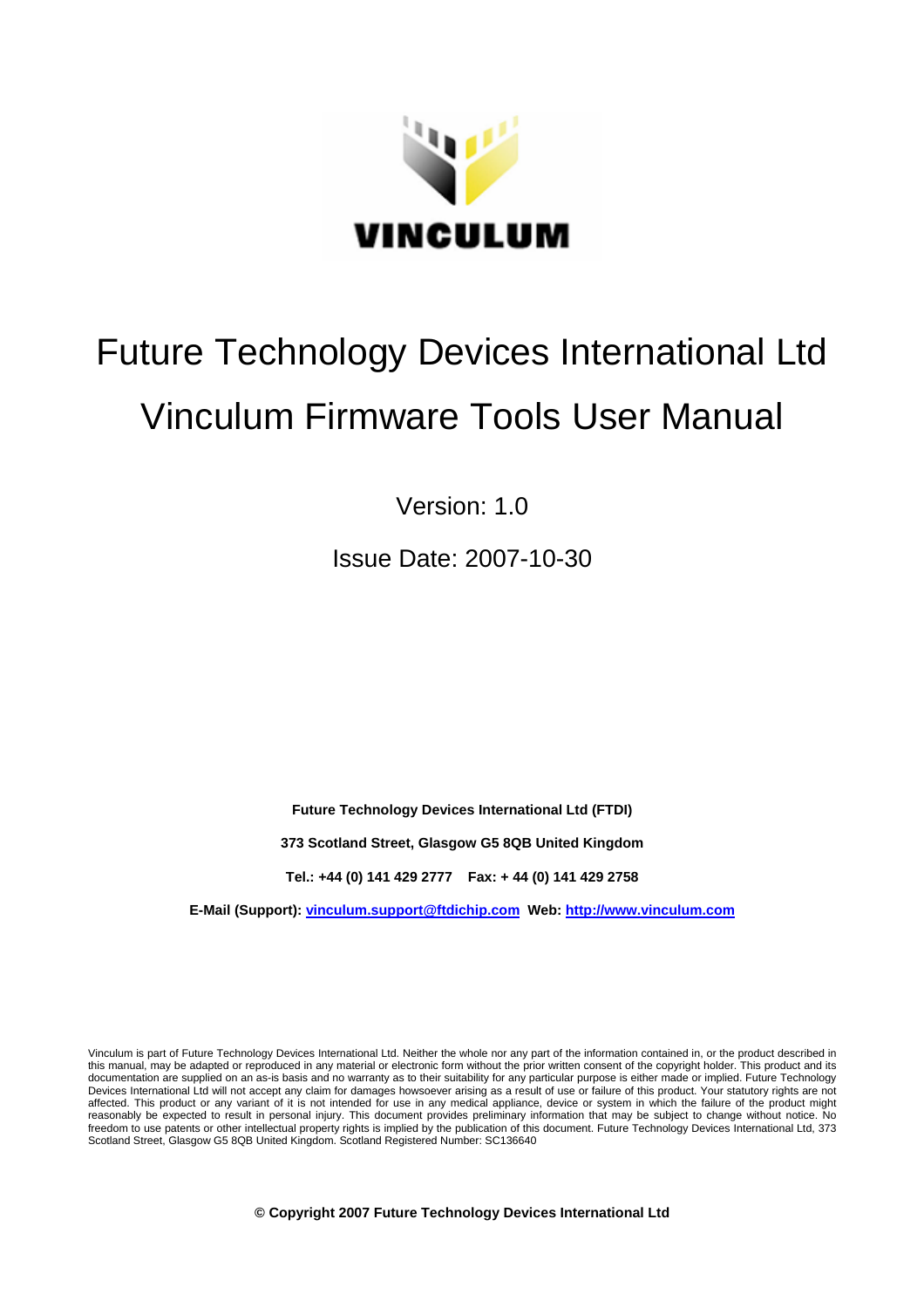

#### **Revision Record Sheet**

| <b>Authors</b>  | Gordon McNab                                       |
|-----------------|----------------------------------------------------|
| <b>Filename</b> | Vinculum Firmware Tools User Manual V1.0 Rev 2.doc |

| <b>Revision</b> | <b>Date</b> | <b>Details</b>                             |
|-----------------|-------------|--------------------------------------------|
|                 | 2007-09-13  | <b>Initial Version for Internal Review</b> |
| 2               | 2007-09-26  | <b>Corrections for Release</b>             |
|                 |             |                                            |
|                 |             |                                            |

## **Sign Off**

| <b>Signatory</b>                   | <b>Signature</b> | Date       |
|------------------------------------|------------------|------------|
| <b>Managing Director</b>           | F. Dart          | 2007-10-29 |
| <b>Principal Hardware Engineer</b> |                  |            |
| <b>Principal Software Engineer</b> | A. Miller        | 2007-10-29 |
| <b>Senior Marketing Manager</b>    | R. Joshi         | 2007-10-29 |
| <b>Sales Manager</b>               | D. McCaffrey     | 2007-10-29 |

## **Clearance Approval**

#### **- This Document is cleared for Future Technology Devices International use and unrestricted circulation.**

#### **- An NDA is not required prior to external circulation.**

FTDI23 **Clearance Number (Where applicable for external communications)**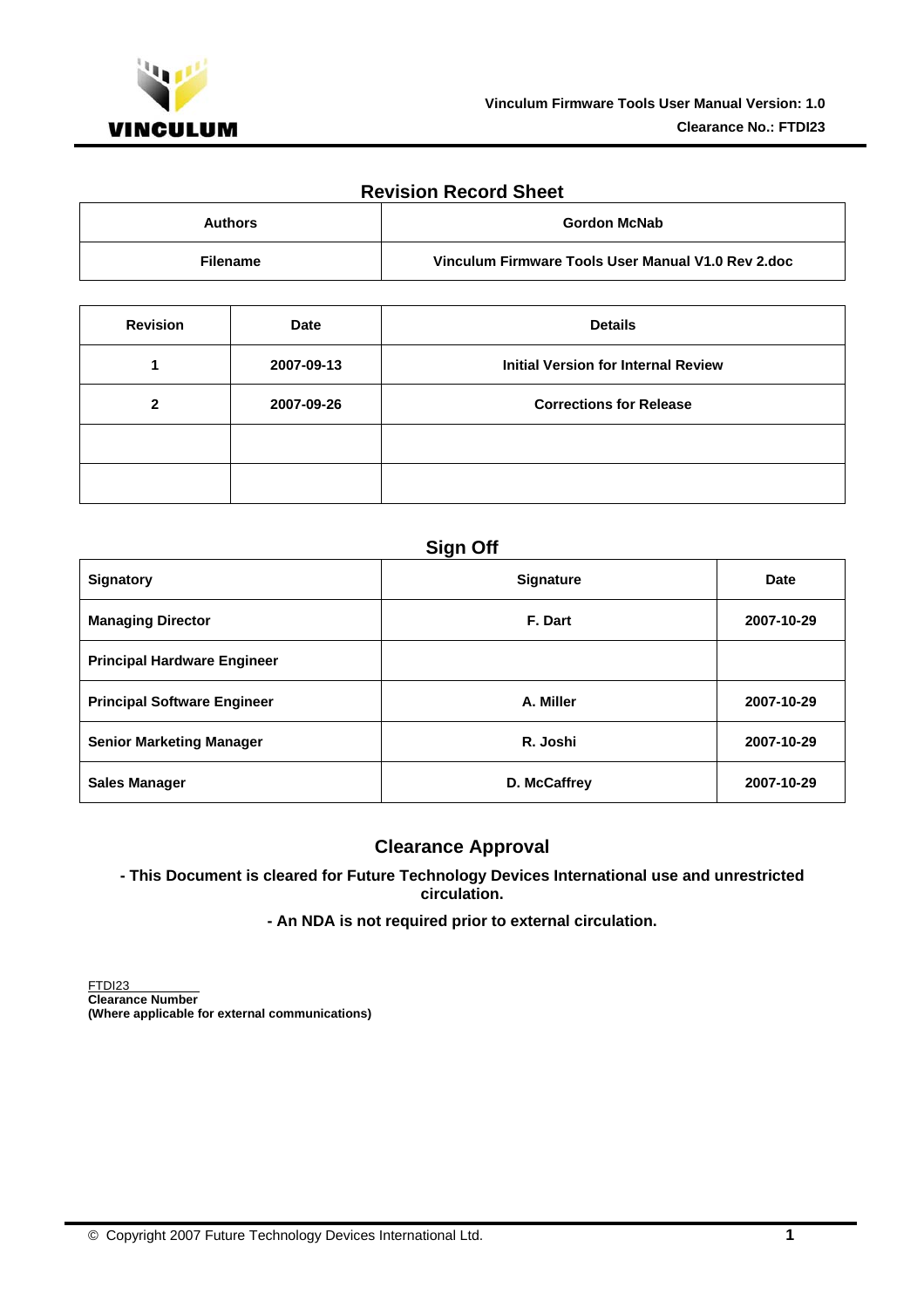

# **Table of Contents**

| 1.0 |     |  |
|-----|-----|--|
|     | 1.1 |  |
|     | 1.2 |  |
|     | 1.3 |  |
| 2.0 |     |  |
| 3.0 |     |  |
|     | 3.1 |  |
|     | 3.2 |  |
|     |     |  |
|     |     |  |
|     |     |  |
|     |     |  |
|     |     |  |
|     |     |  |
|     |     |  |
|     |     |  |
|     |     |  |
|     |     |  |
| 4.0 |     |  |
|     | 4.1 |  |
| 5.0 |     |  |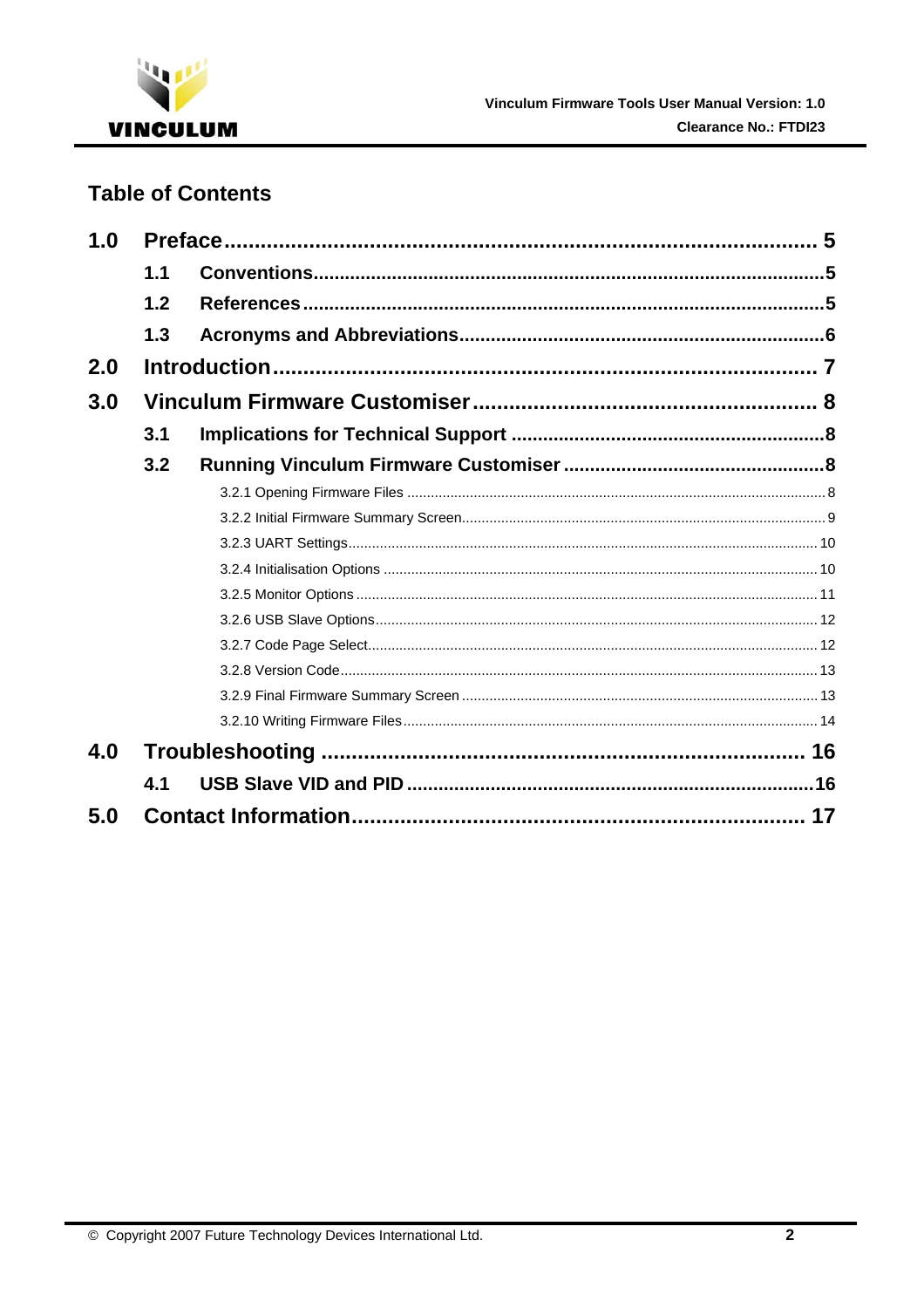

# **List of Tables**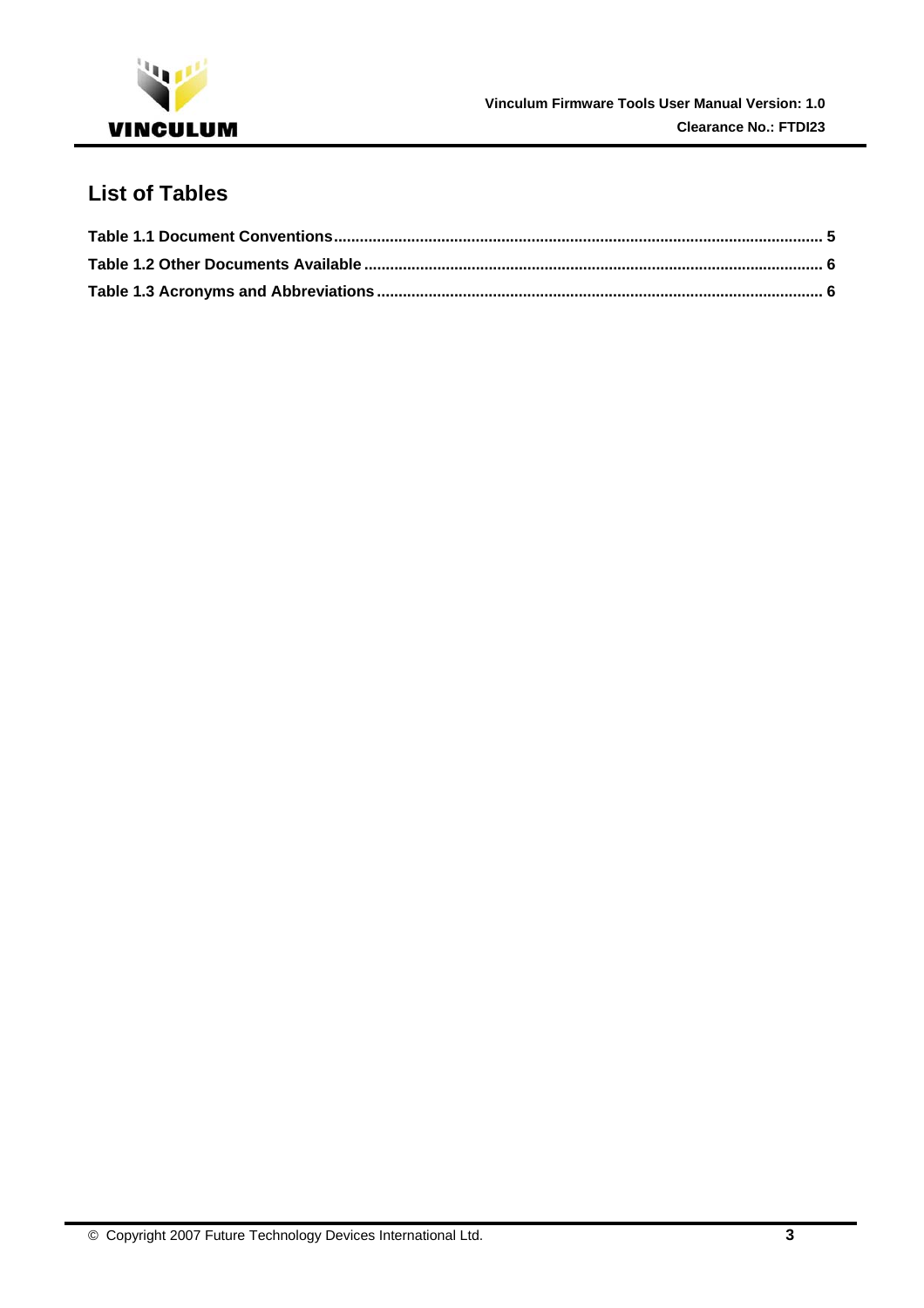

# **List of Figures**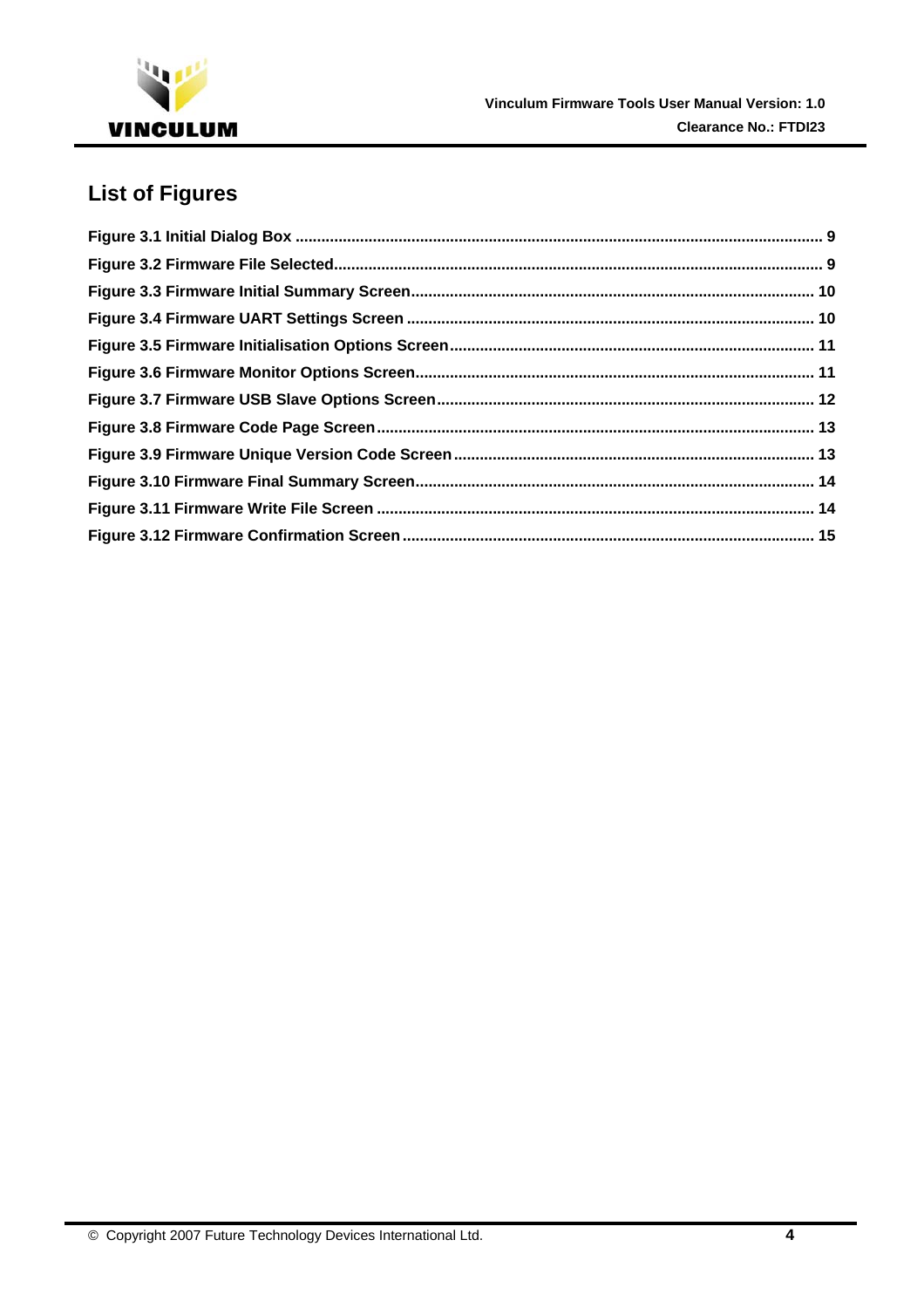<span id="page-5-0"></span>

# **1.0 Preface**

The objective of this document is to describe the tools used to modify, customise and program the Vinculum VNC1L firmware.

# **1.1 Conventions**

The following conventions are used in this document:

| Convention                  | Description                                                                                                   |
|-----------------------------|---------------------------------------------------------------------------------------------------------------|
| Monospaced type             | Indicates input or output from the monitor.                                                                   |
| Boldface monospaced<br>type | Indicates input supplied by the user.                                                                         |
| Italic monospaced<br>type   | Indicates binary characters (ASCII values of characters).                                                     |
| Important                   | Signals that the information supplied is important.                                                           |
| <b>Note</b>                 | Provides additional information about a topic.                                                                |
| Warning                     | Indicates potential damage to equipment or loss of data.                                                      |
|                             | Is used to show a range. For instance, a range of bits 15:9 is bits 15 to 9<br>(inclusive) of a binary value. |
| VNC <sub>1</sub> L          | Indicates information specific to the Vinculum VNC1L device.                                                  |
| ب                           | carriage return (0x0D).                                                                                       |
|                             | space (0x20).                                                                                                 |
| d                           | Represents a single decimal character (0 to 9).                                                               |
| X                           | Represents a single hexadecimal character (0 to 9 and A to F).                                                |
| C                           | Represents a binary character (0x00 to 0xFF).                                                                 |

#### **Table 1.1 Document Conventions**

## **1.2 References**

This document does not describe the hardware interfaces required to connect a microcontroller to a VNC1L device nor does it provide application notes. The following documents are available from FTDI and other sources for this purpose: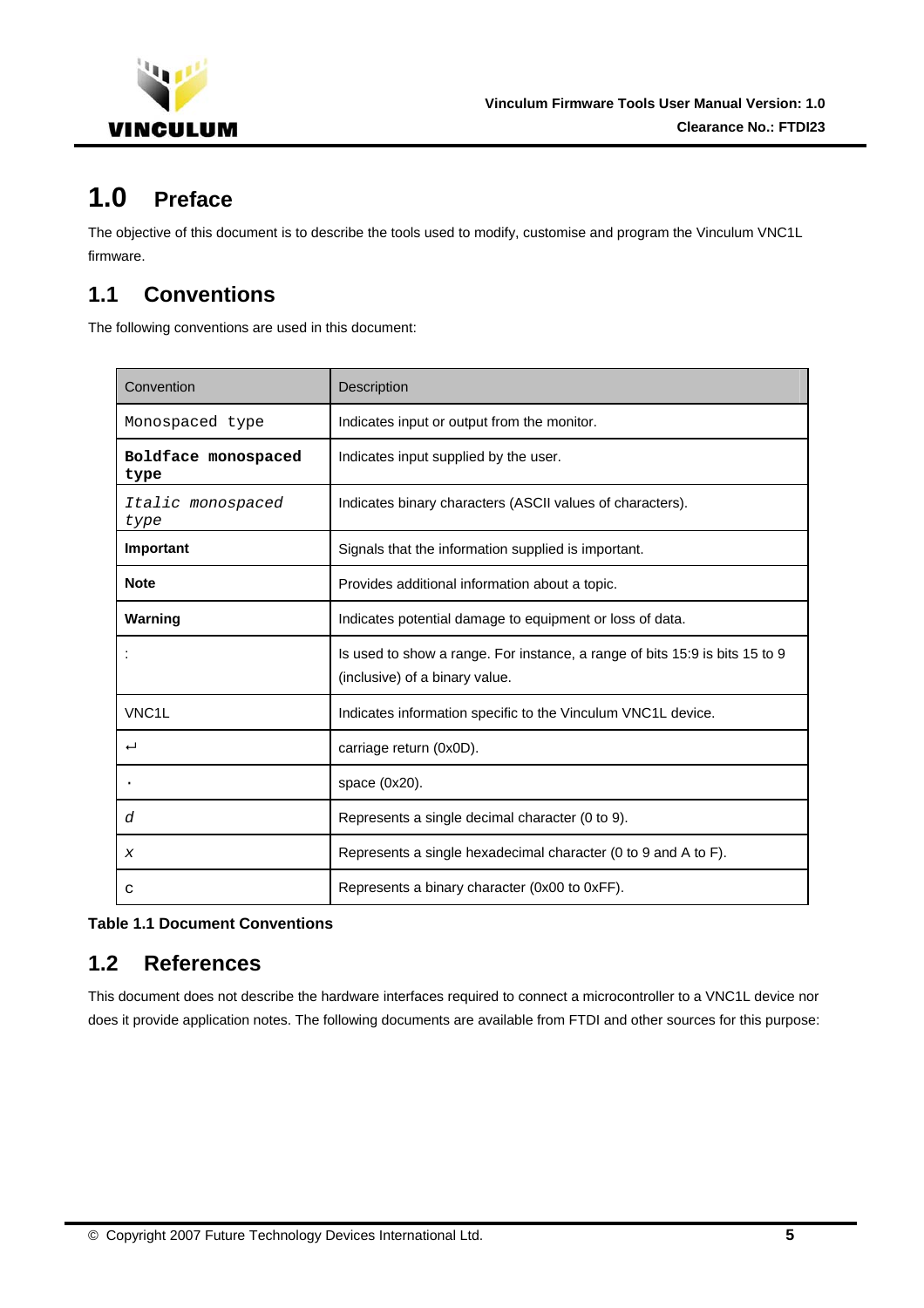<span id="page-6-0"></span>

| Document Reference               | Description                                                                                  |
|----------------------------------|----------------------------------------------------------------------------------------------|
| Vinculum Website                 | The main website for the Vinculum family of USB Host Controllers<br>http://www.vinculum.com/ |
| Vinculum Firmware<br>User Manual | Firmware User Manual for the Vinculum VNC1L device<br>http://www.vinculum.com/               |
| DS VNC1L-1A                      | Vinculum Embedded USB Host Controller IC Data Sheet<br>http://www.vinculum.com/              |
| AN232R-01                        | Bit Bang Modes for the FT232R and FT245R<br>http://www.ftdichip.com/                         |

#### **Table 1.2 Other Documents Available**

# **1.3 Acronyms and Abbreviations**

The following terms are used within this document:

| Terms      | <b>Description</b>                                                                 |
|------------|------------------------------------------------------------------------------------|
|            | A filename format consisting of 1 to 8 characters, optionally followed by a period |
| 8.3        | ('.') then an optional extension of up to 3 characters. For example, "TEST.TXT",   |
|            | "ANEWFILE.1" or "AFILE".                                                           |
|            | File Allocation Table. The name for the file system typically used for USB Flash   |
| <b>FAT</b> | Disks. Variants are FAT12, FAT16 and FAT32, the numbers referring to the           |
|            | number of bits used to specify a cluster on the disk.                              |
| Monitor    | Command line interface which allows instructions to be given to the VNC1L and      |
|            | responses to be returned.                                                          |
| <b>ROM</b> | Binary file for programming Vinculum Firmware                                      |
|            |                                                                                    |
| <b>FTD</b> | Reflasher file for programming Vinculum Firmware                                   |

#### **Table 1.3 Acronyms and Abbreviations**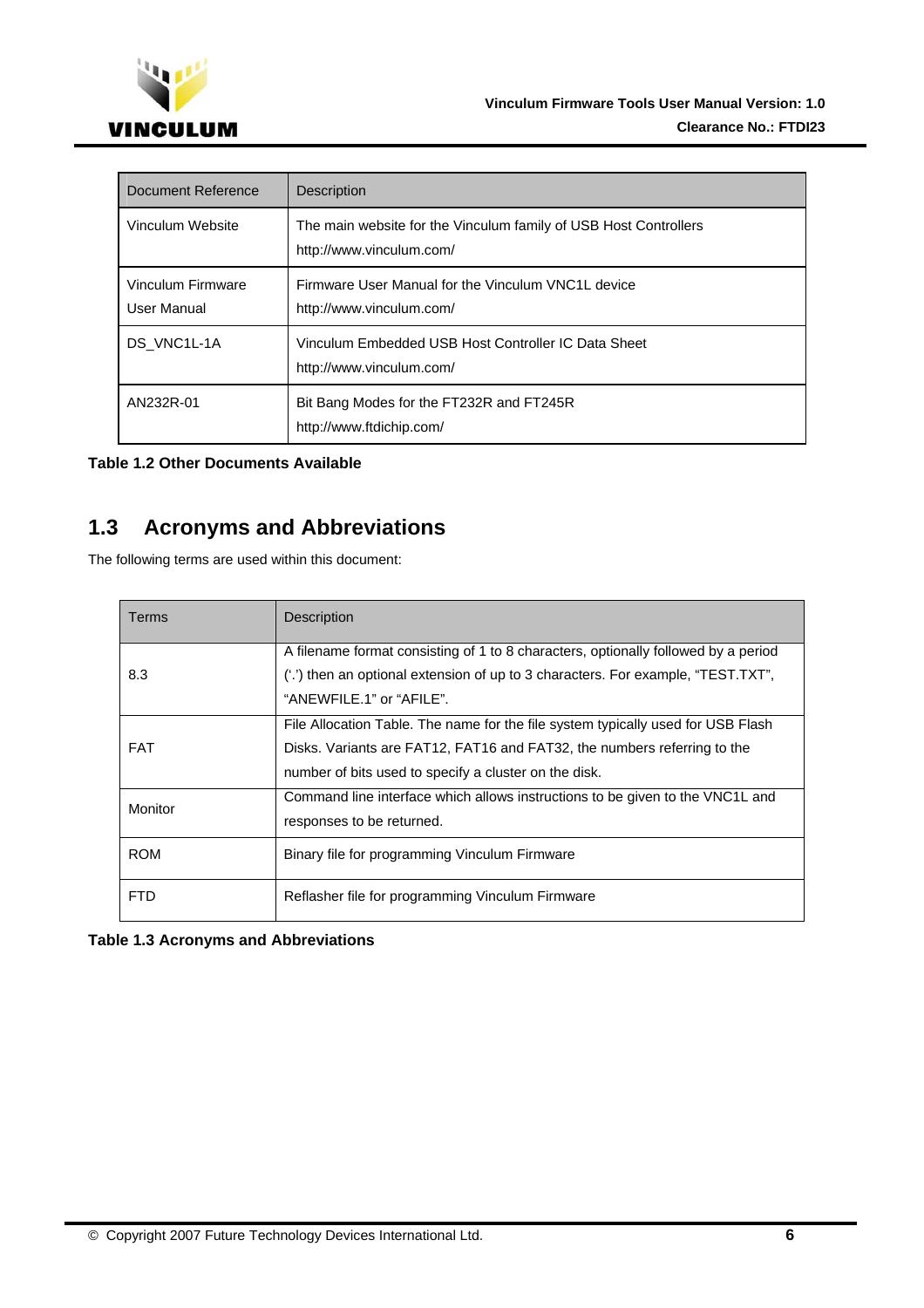<span id="page-7-0"></span>

# **2.0 Introduction**

Selected settings of the Vinculum VNC1L firmware can be changed to allow more flexibility when deploying the Vinculum in applications. The typical settings which may be changed are the baud rate of the Monitor or the starting command mode. This can be useful to reduce the number of setup commands an application requires to send.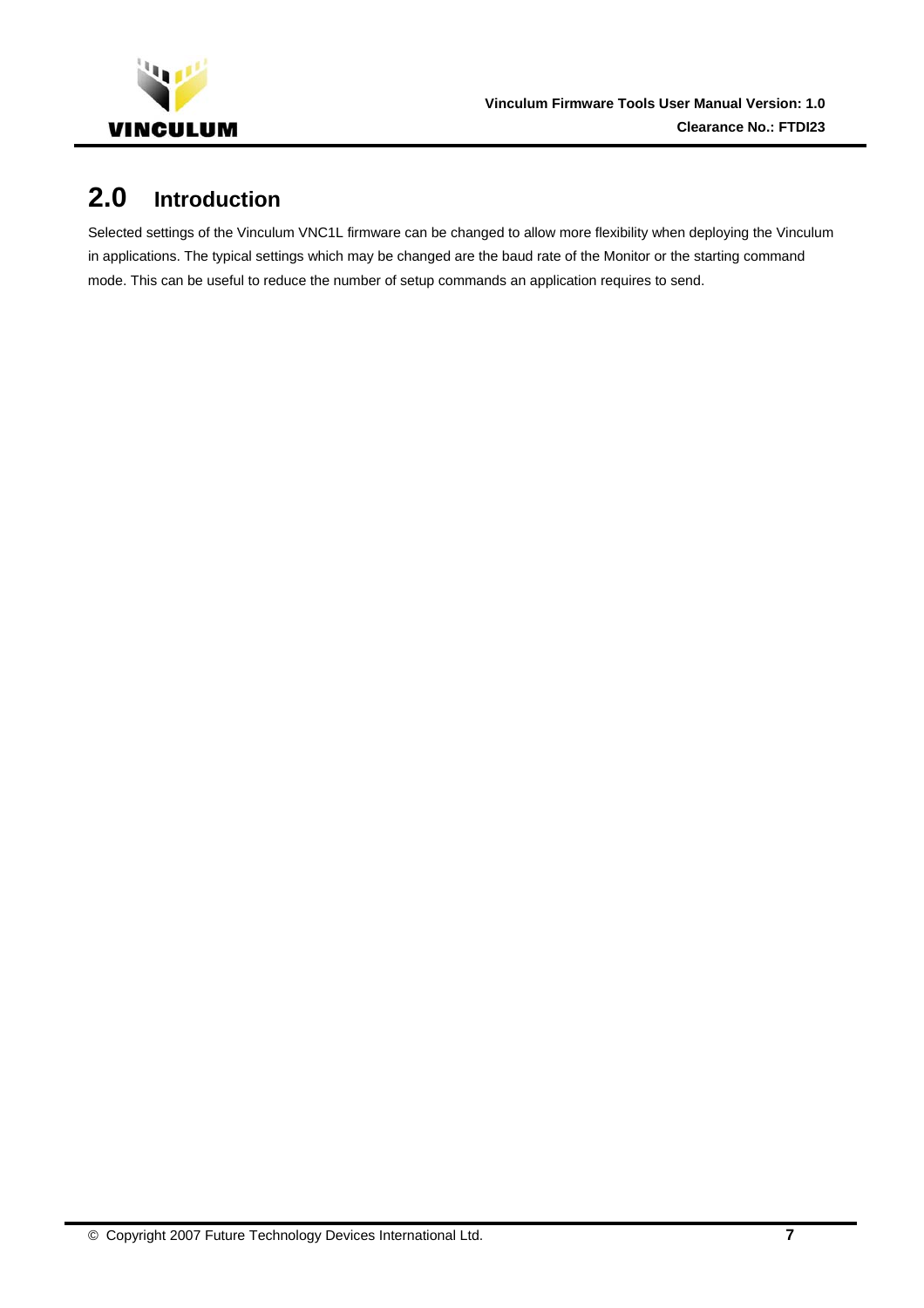<span id="page-8-0"></span>

# **3.0 Vinculum Firmware Customiser**

Many default settings of the Vinculum VNC1L firmware may be customised using the Vinculum Firmware Customiser application. The application can be used to read and write either a ROM file or a reflasher FTD file and convert between the two formats.

The Customiser has options for:

- Setting the baud rate and flow control parameters for the Vinculum VNC1L Monitor when configured as a UART interface.
- The initial mode of the firmware Monitor.
- Options for displaying prompts and messages.
- Disabling firmware upgrades or data mode.
- Code page for filename capitalisation.
- A user specified version code to append to the firmware version.

The application is navigated in a linear fashion with "Next" and "Previous" buttons to move between screens. Settings in each screen are remembered by the application to allow corrections to be made. A summary of the settings in the file is shown when it is first opened and the modified settings are shown before it is written to disk.

The version information of the Customiser application can be found either by opening the "About…" box from the System Menu of the application or viewing the properties of the application in Windows Explorer.

Firmware version number V03.55 and upwards are supported by the Vinculum Firmware Customiser. Firmware Customiser Version 1.0 is described in this section.

# **3.1 Implications for Technical Support**

If a customised firmware is found to cause issues in an application, firstly attempt to reproduce the issue using the equivalent unmodified standard firmware distribution from the Vinculum Website **before** contacting Vinculum Support. The fact that a firmware has been modified must be stated in the initial contact with Vinculum Support and an appropriate summary of changes supplied. The "Copy" function in Section [3.2.2](#page-9-1) is suitable for this purpose.

# **3.2 Running Vinculum Firmware Customiser**

The Vinculum Firmware Customiser application is contained in a file called VNCFWMOD.EXE. This is distributed in a ZIP file from the Vinculum Website which is referenced in Table 1.2. When VNCFWMOD.EXE is started it will appear with the dialog box in [Figure 3.1](#page-9-2).

## **3.2.1 Opening Firmware Files**

To choose a ROM or FTD file to modify click on "Browse…". FTD or ROM files can be selected using the "File of Type…" drop down box in the standard Windows File Open dialog box displayed.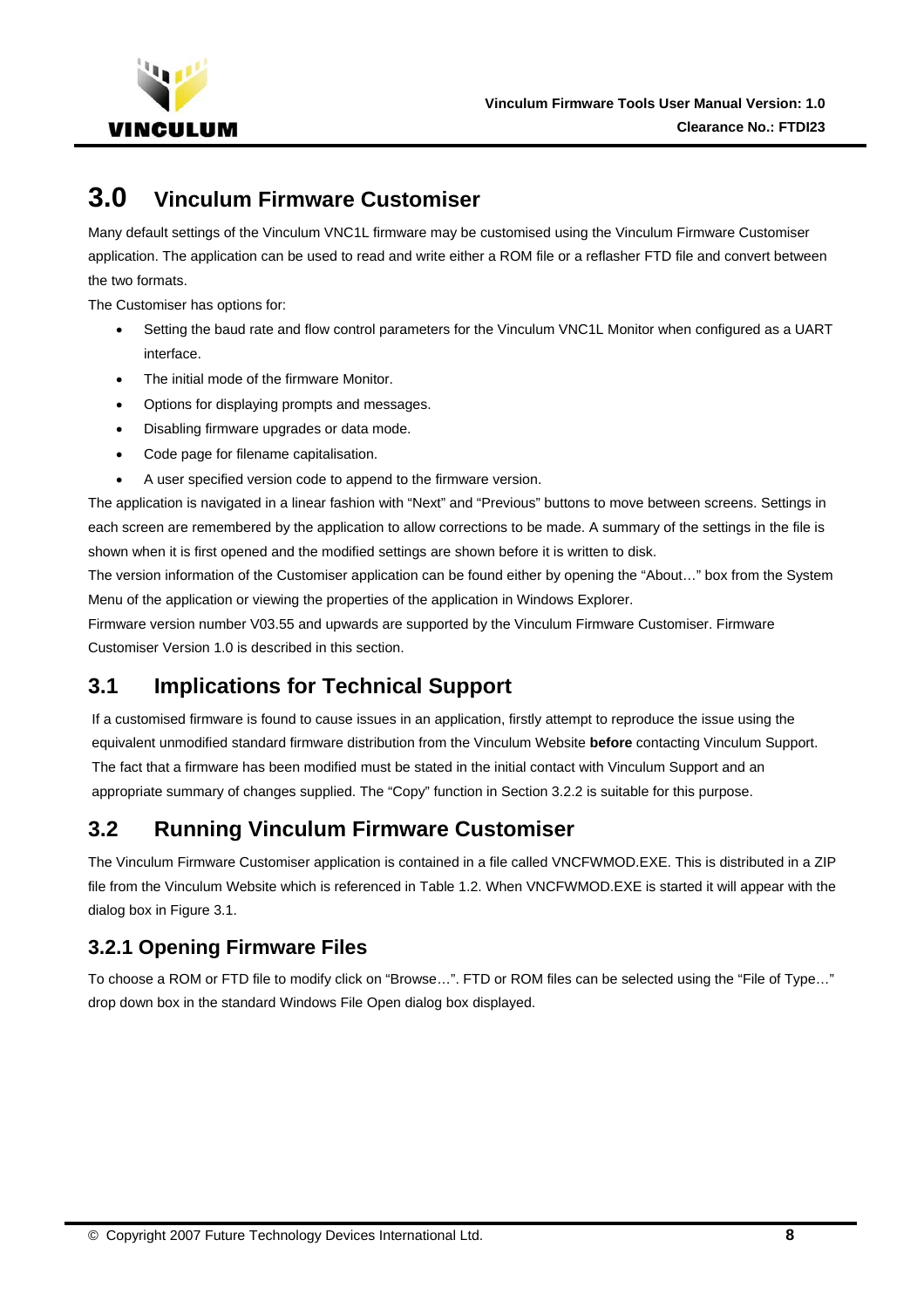<span id="page-9-0"></span>

| <b>Vinculum Firmware Customiser</b>         |                                                                                                     |  |
|---------------------------------------------|-----------------------------------------------------------------------------------------------------|--|
| <b>VINCULUM</b><br>BINDING USB TECHNOLOGIES | Select Firmware File to Modify<br>Choose the Vinculum Firmware ROM or FTB file to modify.<br>Browse |  |
| http://www.vinculum.com                     | Cancel<br>$<$ Back<br>$Next$ >                                                                      |  |

#### <span id="page-9-2"></span>**Figure 3.1 Initial Dialog Box**

Once a valid file has been selected the "Next >" button can be pressed (see [Figure 3.2\)](#page-9-3) to move onto the next step in the process.

| <b>Winculum Firmware Customiser</b>                   |                                                                                           |  |
|-------------------------------------------------------|-------------------------------------------------------------------------------------------|--|
| VINCULUM<br>BINDING USB TECHNOLOGIES                  | Select Firmware File to Modify<br>Choose the Vinculum Firmware ROM or FTB file to modify. |  |
| lum\DiskKey\Release\VDAP\V03_57\VDAPFUL.ROM<br>Browse |                                                                                           |  |
| http://www.vinculum.com                               | Next<br>Cancel<br>$<$ Back                                                                |  |

#### <span id="page-9-3"></span>**Figure 3.2 Firmware File Selected**

## <span id="page-9-1"></span>**3.2.2 Initial Firmware Summary Screen**

A summary screen is then displayed which shows the version number, firmware type and modifiable settings in the file before any options have been changed. You can return to this screen from any point in the program to check modified settings against the original settings.

There is a "Copy" button which will copy the contents of the summary screen to the clipboard. This will be required by Vinculum Support in cases where issues have been reported in firmware which has been customised. The "Copy" button is highlighted in [Figure 3.3.](#page-10-1)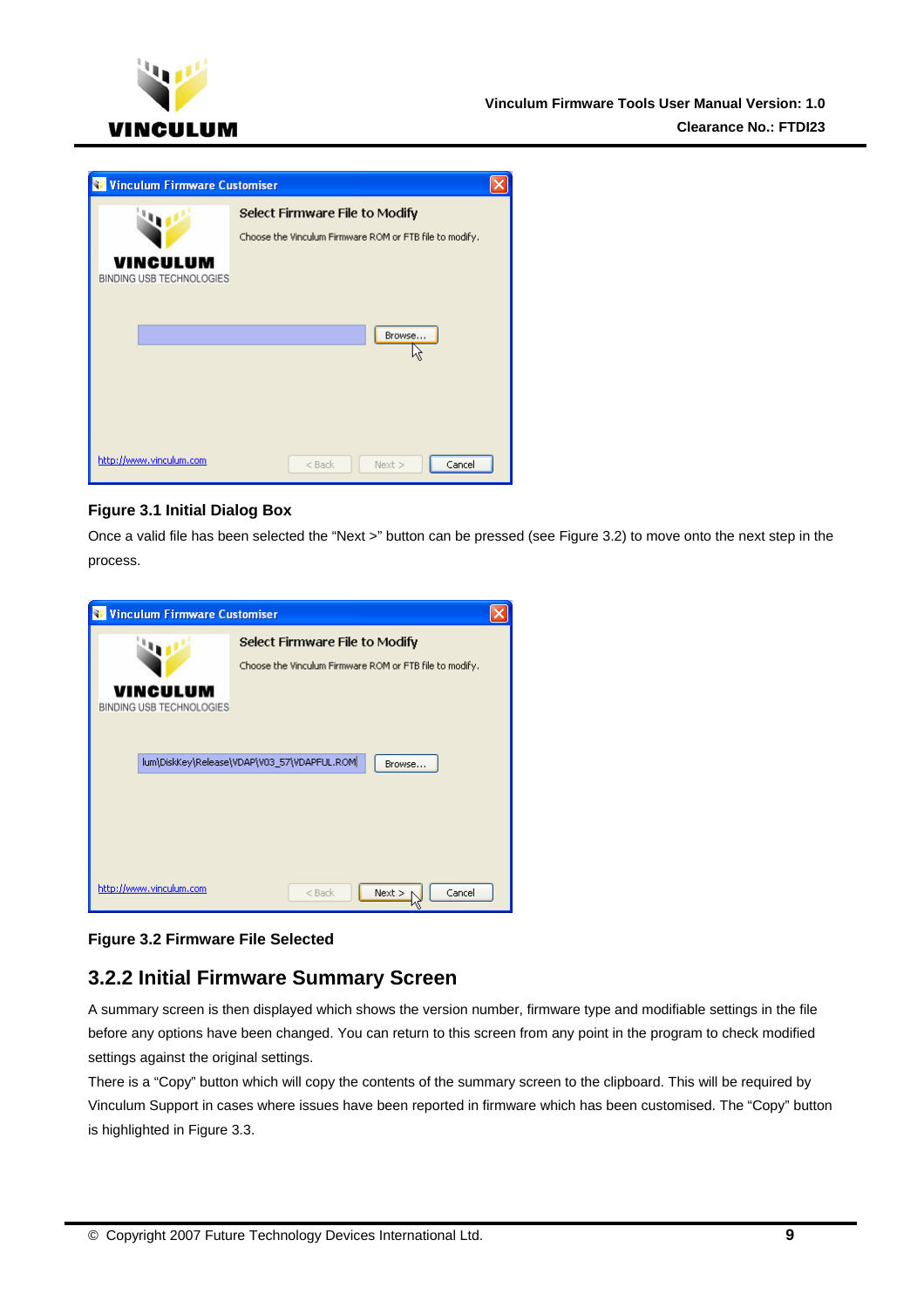<span id="page-10-0"></span>

| <b>Vinculum Firmware Customiser</b>  |                                                                                                                                                                                                          |  |
|--------------------------------------|----------------------------------------------------------------------------------------------------------------------------------------------------------------------------------------------------------|--|
|                                      | Firmware Settings                                                                                                                                                                                        |  |
| VINCULUM<br>BINDING USB TECHNOLOGIES | This is the firmware settings for the selected firmware file<br>before modification. The following screens allow you to modify<br>the baud rate, startup mode and enable or disable monitor<br>messages. |  |
|                                      |                                                                                                                                                                                                          |  |
| Firmware Version:                    | 03.57                                                                                                                                                                                                    |  |
| Firmware Type:                       | <b>VDAP ROM File</b>                                                                                                                                                                                     |  |
| Default Monitor Settings:            | 9600 baud, 8 bits, 1 stop bit, no parity, CTS/RTS                                                                                                                                                        |  |
| <b>Initial Mode:</b>                 | ECS, IPH, LED Flash at Power-on                                                                                                                                                                          |  |
| Options:                             | Allow Firmware Upgrades, Allow Data Mode,<br>Show Prompt, Show Device Connects/Removals, Show<br>Version Report at Startup.                                                                              |  |
| CodePage:                            | 1252 — West European Latin                                                                                                                                                                               |  |
| http://www.vinculum.com              | $<$ Back<br>Cancel<br>Nevt b                                                                                                                                                                             |  |

<span id="page-10-1"></span>**Figure 3.3 Firmware Initial Summary Screen** 

## **3.2.3 UART Settings**

The first firmware settings screen ([Figure 3.4](#page-10-2)) deals with UART settings for the Vinculum VNC1L Monitor. The default firmware will always be 9600 baud, 8 bits, 1 stop bit, no parity and CTS/RTS enabled.

The Monitor will be configured with these settings at start up when it is active in UART mode. None of these settings are applicable to the Monitor in SPI or Parallel FIFO mode.

| <b>Winculum Firmware Customiser</b>           |                                                                                                                                                                                                                           |  |
|-----------------------------------------------|---------------------------------------------------------------------------------------------------------------------------------------------------------------------------------------------------------------------------|--|
| VINCULUM<br>BINDING USB TECHNOLOGIES          | Select UART Options<br>Choose the baud rate, data settings and flow control settings<br>for the Monitor that the firmware will use at startup. These<br>settings will also be used for the Monitor on FTDI slave devices. |  |
| <b>Baud Rate:</b><br>Data Bits:<br>Stop Bits: | 9600<br>⊙8 Bits<br>27 Bits<br>$\odot$ 1 Bit<br>2 Bits                                                                                                                                                                     |  |
| Parity:<br>Flow Control:                      | None<br>CTS/RTS                                                                                                                                                                                                           |  |
| http://www.vinculum.com                       | $<$ Back<br>Cancel<br>$Next$ >                                                                                                                                                                                            |  |

#### <span id="page-10-2"></span>**Figure 3.4 Firmware UART Settings Screen**

The UART settings on this screen are also used to initialise the Monitor port on USB Port 1 on VDIF firmware. These settings do not affect the default baud rate of the bootloader.

## **3.2.4 Initialisation Options**

Normally the Vinculum VNC1L will initialise with the Monitor set to Extended Command Set mode with Binary Input Mode. In certain applications it may be preferable to start the Monitor in Short Command Set or ASCII Input Mode.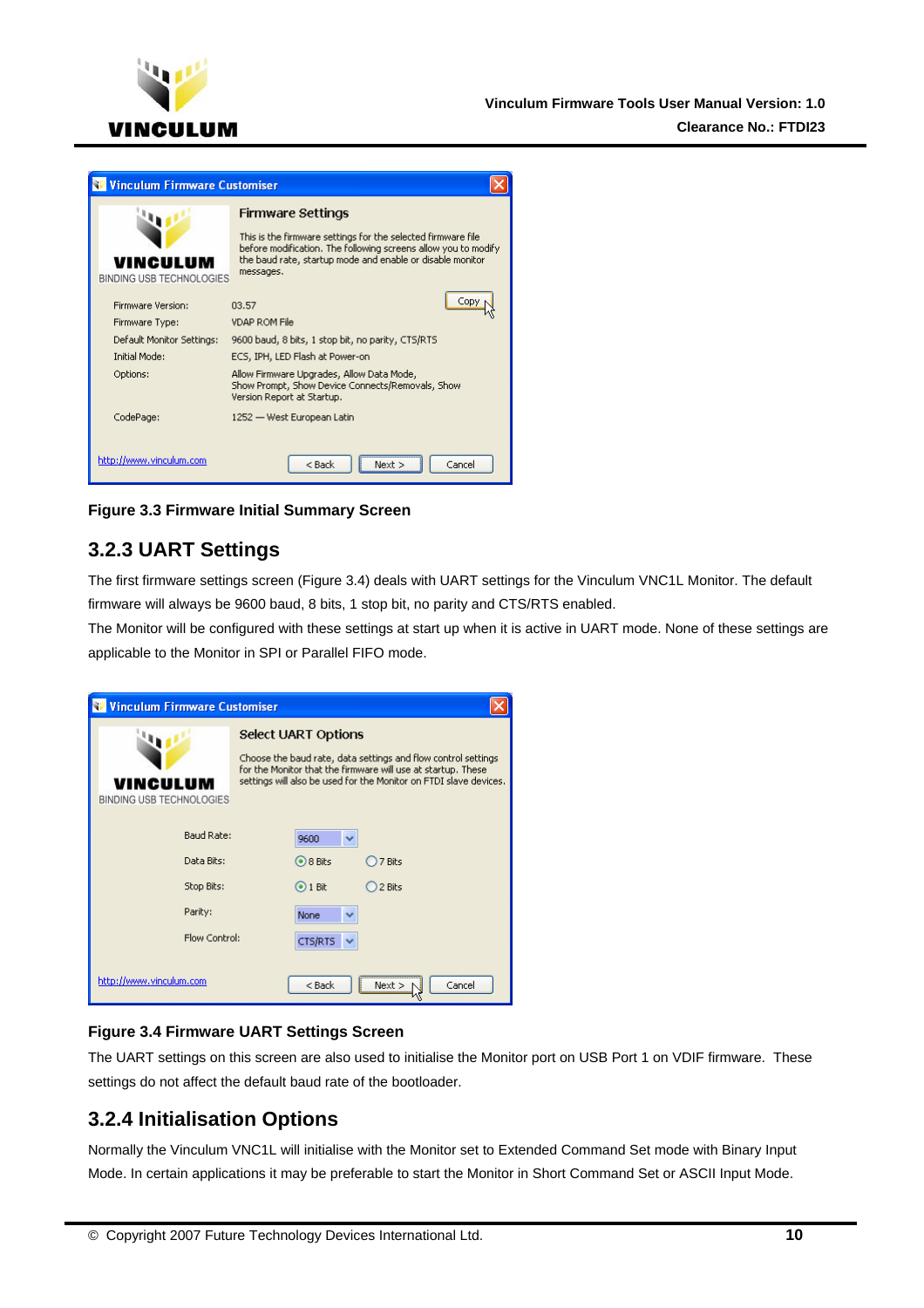<span id="page-11-0"></span>

Another option is to disable the LED flash sequence which occurs before the Monitor activates. This sequence is designed solely to indicate that the device is active and may be disabled by unchecking the "LEDs Flash at Power-on" box (See [Figure 3.5\)](#page-11-1). This will reduce the time taken for the Monitor to become active allowing commands to be accepted sooner.

| <b>Winculum Firmware Customiser</b>                                  |                                                                                                                           |
|----------------------------------------------------------------------|---------------------------------------------------------------------------------------------------------------------------|
| /INCULUM<br>BINDING USB TECHNOLOGIES                                 | <b>Choose Initialisation Options</b><br>Modify the initial command mode, input mode and startup<br>behaviour of the LEDs. |
| Input Mode:                                                          | IPH Mode (binary)<br>IPA Mode (ASCII)                                                                                     |
| Command Mode:<br>Extended Command Set Mode<br>Short Command Set Mode |                                                                                                                           |
| LEDs Flash at Power-on                                               |                                                                                                                           |
| http://www.vinculum.com                                              | $<$ Back<br>Cancel<br>$Next$ >                                                                                            |

<span id="page-11-1"></span>**Figure 3.5 Firmware Initialisation Options Screen** 

## **3.2.5 Monitor Options**

There are configurable options which tell the Monitor to display a class of message or allow an operation to take place. Options are shown in [Figure 3.6](#page-11-2).

**Note:** Disabling Firmware Upgrades will only prevent firmware upgrades from Flash Disk. Upgrades performed by the VPROG application will still be possible.

| <b>Winculum Firmware Customiser</b>                             |                                                                                                                                                                                                                                         |
|-----------------------------------------------------------------|-----------------------------------------------------------------------------------------------------------------------------------------------------------------------------------------------------------------------------------------|
| VINCULUM<br><b>BINDING USB TECHNOLOGIES</b>                     | <b>Choose Firmware Options</b><br>Modify the behaviour of the firmware. Instructs the Monitor to<br>not display promtps, device detected messages and version<br>information. Allows data mode and firmware upgrades to be<br>disabled. |
| Show Prompt                                                     |                                                                                                                                                                                                                                         |
| Show Device Connects/Removals<br>Show Version Report at startup |                                                                                                                                                                                                                                         |
| Disable Data Mode                                               |                                                                                                                                                                                                                                         |
|                                                                 | Disable Firmware Upgrades                                                                                                                                                                                                               |
| http://www.vinculum.com                                         | Cancel<br>$<$ Back<br>Next                                                                                                                                                                                                              |

<span id="page-11-2"></span>**Figure 3.6 Firmware Monitor Options Screen**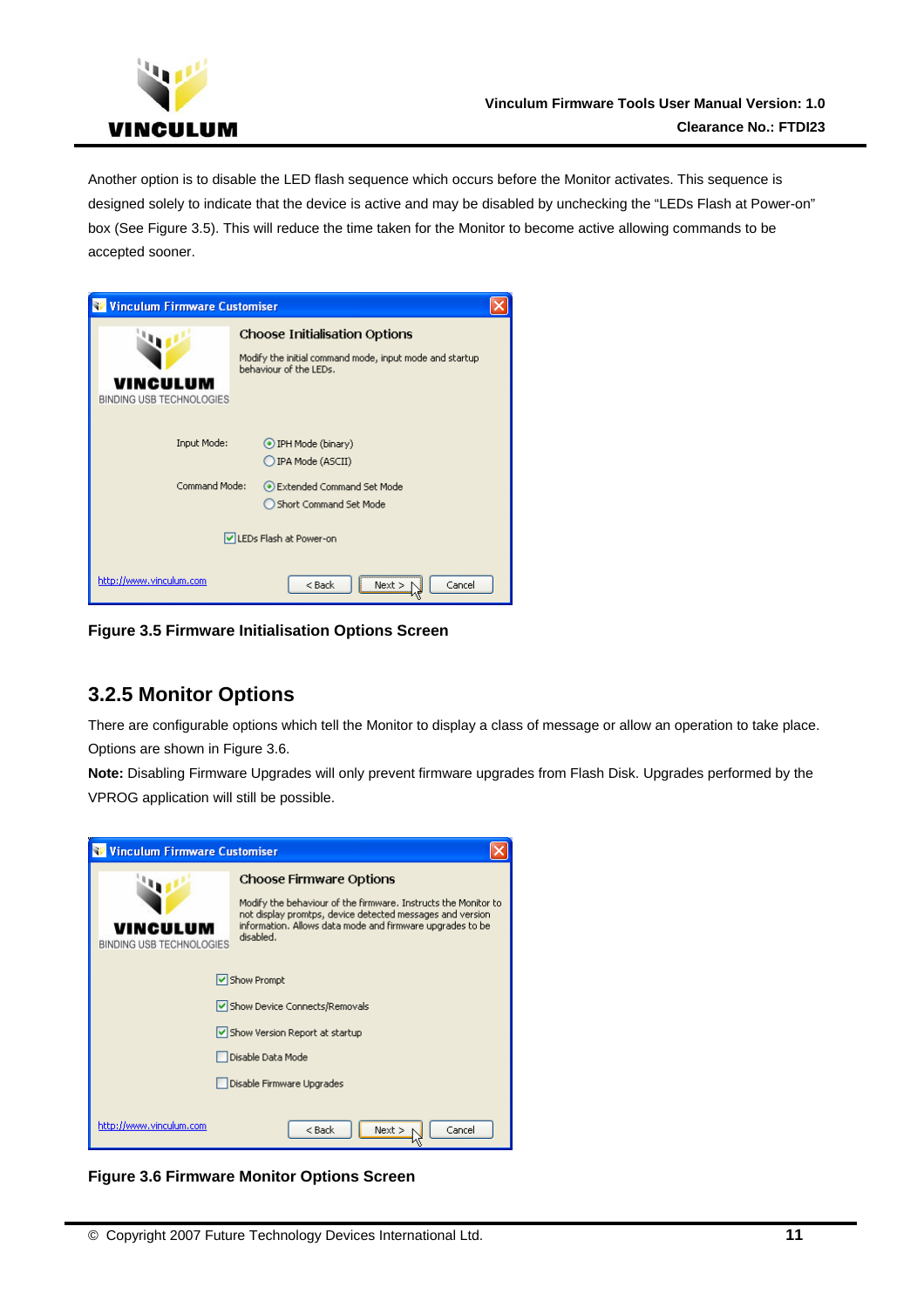<span id="page-12-0"></span>

## **3.2.6 USB Slave Options**

The VDPS Firmware can act as a USB Slave device. The option screen in [Figure 3.7](#page-12-1) allows the VID and PID to be modified. Values are entered in hexadecimal format without a leading '0x'.

**Note:** This will determine the driver loaded to communicate with the Vinculum VNC1L in Slave mode.

| <b>Vinculum Firmware Customiser</b>                       |                                                                                                                                                          |
|-----------------------------------------------------------|----------------------------------------------------------------------------------------------------------------------------------------------------------|
| NCULUM<br><b>BINDING USB TECHNOLOGIES</b>                 | Modify USB Slave Mode Settings<br>Change the VID and PID of the device when it is configured in<br>Slave mode. This is only applicable to VDPS firmware. |
| Vendor ID (Default is 0403):<br>0403                      |                                                                                                                                                          |
| Product ID (Default is 6001):<br>6001                     |                                                                                                                                                          |
| http://www.vinculum.com<br>$<$ Back<br>Cancel<br>$Next$ > |                                                                                                                                                          |

#### <span id="page-12-1"></span>**Figure 3.7 Firmware USB Slave Options Screen**

The default VID and PID for the Vinculum VNC1L is 0x0403 and 0x6001 respectively.

## **3.2.7 Code Page Select**

FAT filename must be stored in upper case. The Monitor changes lower case characters to upper case using a code page. This code page may be changed to support languages where there are upper case conversions outwith the range of ASCII characters. The standard code set is West European Latin; East European Latin, Cyrillic, Greek and Turkish character sets are currently supported. The selection screen is shown in [Figure 3.8](#page-13-1).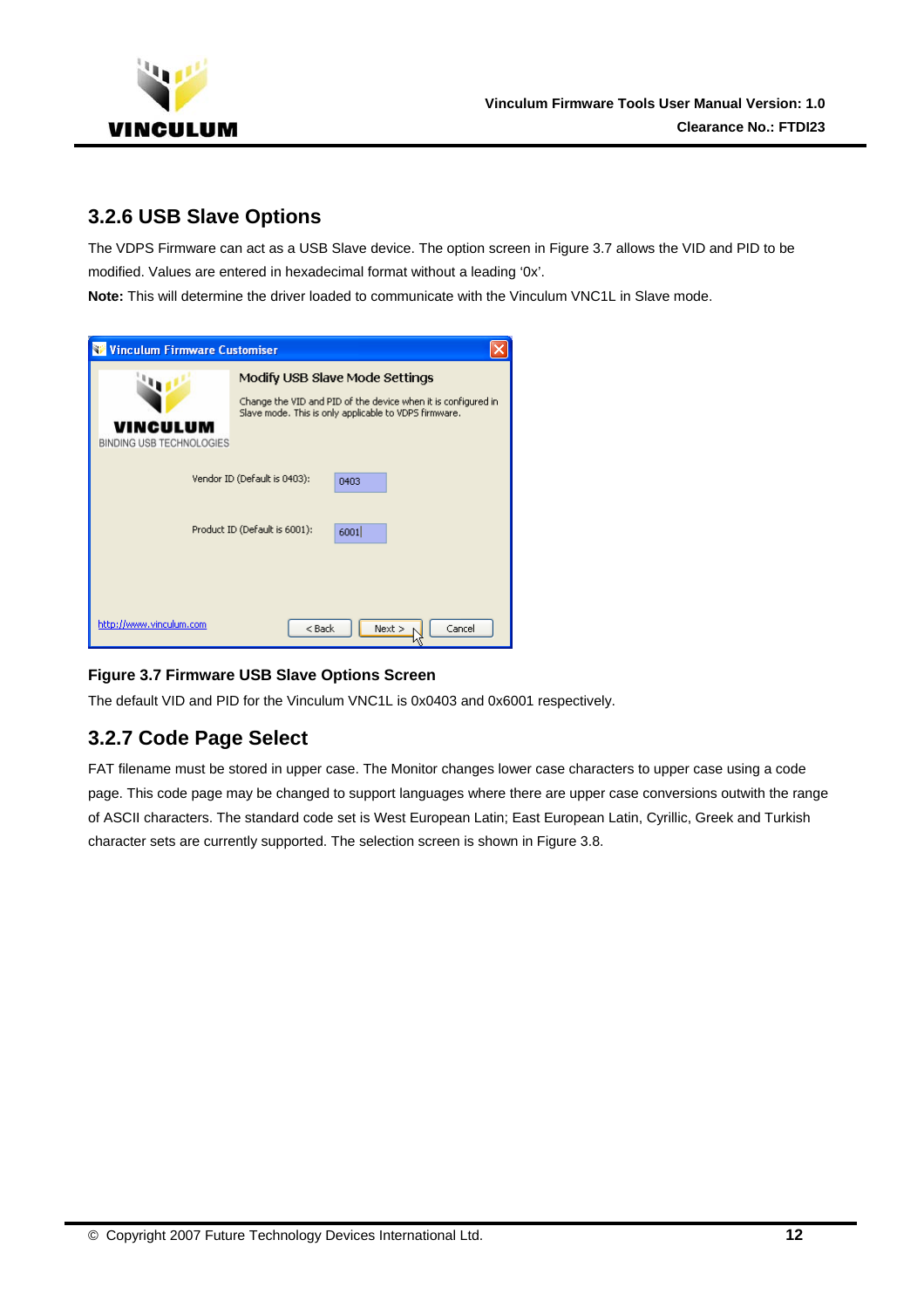<span id="page-13-0"></span>

| <b>Vinculum Firmware Customiser</b>  |                                                                                                                                                                                                                  |
|--------------------------------------|------------------------------------------------------------------------------------------------------------------------------------------------------------------------------------------------------------------|
| /INCULUM<br>BINDING USB TECHNOLOGIES | Select Code Page<br>Choose the language (Code Page) which the Vinculum firmware<br>will use as a basis for FAT filenames. This is used for disallowing<br>certain characters and lower to upper-case conversion. |
| Codepage:                            | 1252 - West European Latin<br>v<br>1250 - East European Latin<br>1251 - Cyrillic<br>1252 - West European Latin<br>$1253 - $ Greek<br>1254 - Turkish                                                              |
| http://www.vinculum.com              | $<$ Back<br>Cancel<br>Next                                                                                                                                                                                       |

<span id="page-13-1"></span>**Figure 3.8 Firmware Code Page Screen** 

## **3.2.8 Version Code**

All firmware modified with the Customiser tool is labelled with a three letter code which identifies the code as modified and allows the modifier of the code to keep track of changes. The screen in [Figure 3.9](#page-13-2) shows a code of "123" applied to the firmware image. Only upper case letters and numbers may be used to make up the code. The "Next" button is enabled only when the version code has been entered.

**Note:** This step must be completed. The image will not be written to disk without this code.

| <b>Winculum Firmware Customiser</b>  |                                                                                                                                                                                   |
|--------------------------------------|-----------------------------------------------------------------------------------------------------------------------------------------------------------------------------------|
| VINCULUM<br>BINDING USB TECHNOLOGIES | <b>Choose Version Code</b><br>Choose a unique 3 letter code to identify this modified version<br>of code. Use only uppercase letters and numbers.<br><b>Eirmware Code:</b><br>123 |
| http://www.vinculum.com              | Next<br>Cancel<br>$<$ Back                                                                                                                                                        |

<span id="page-13-2"></span>**Figure 3.9 Firmware Unique Version Code Screen** 

## **3.2.9 Final Firmware Summary Screen**

A modified firmware summary screen, similar to that described in Section [3.2.2,](#page-9-1) is shown. This allows the changes made to the firmware to be reviewed before writing the changes to disk. An example is given in [Figure 3.10.](#page-14-1)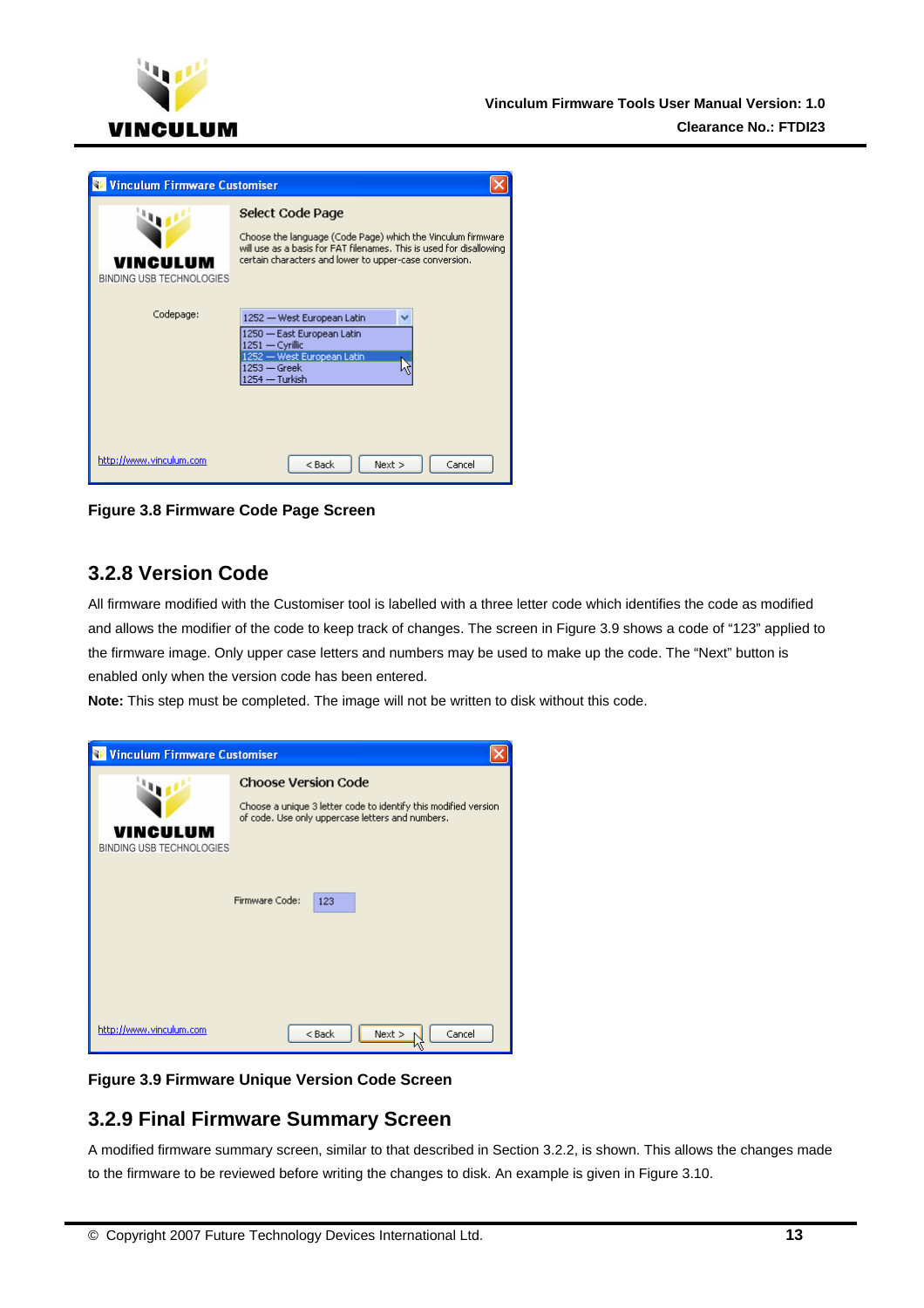<span id="page-14-0"></span>

| <b>Winculum Firmware Customiser</b> |                                                                                                                                                            |
|-------------------------------------|------------------------------------------------------------------------------------------------------------------------------------------------------------|
|                                     | Summary of Firmware Customisations                                                                                                                         |
| VINCULUM                            | The following firmware settings will be applied to the firmware<br>file selected. The next screen will be able to choose a new<br>filename to store it as. |
| <b>BINDING USB TECHNOLOGIES</b>     |                                                                                                                                                            |
| Firmware Version:                   | Copy<br>03.57-123                                                                                                                                          |
| Firmware Type:                      | <b>VDAP</b>                                                                                                                                                |
| Default Monitor Settings:           | 9600 baud, 8 bits, 1 stop bit, no parity, CTS/RTS                                                                                                          |
| <b>Initial Mode:</b>                | ECS, IPH, LED Flash at Power-on                                                                                                                            |
| Options:                            | Allow Firmware Upgrades, Allow Data Mode,<br>Show Prompt, Show Device Connects/Removals, Show<br>Version Report at Startup.                                |
| CodePage:                           | 1252 — West European Latin                                                                                                                                 |
|                                     |                                                                                                                                                            |
| http://www.vinculum.com             | $<$ Back<br>Cancel<br>Next >                                                                                                                               |

<span id="page-14-1"></span>**Figure 3.10 Firmware Final Summary Screen** 

## **3.2.10 Writing Firmware Files**

The modified firmware can be written in FTD or ROM format. The "Save as Type…" drop down box on the Save File dialog can be used to specify either format. Click on the "Browse…" button to access the Save File dialog. See [Figure](#page-14-2)  [3.11](#page-14-2).



#### <span id="page-14-2"></span>**Figure 3.11 Firmware Write File Screen**

When the file has been written to the disk the final confirmation screen in [Figure 3.12](#page-15-1) will be shown.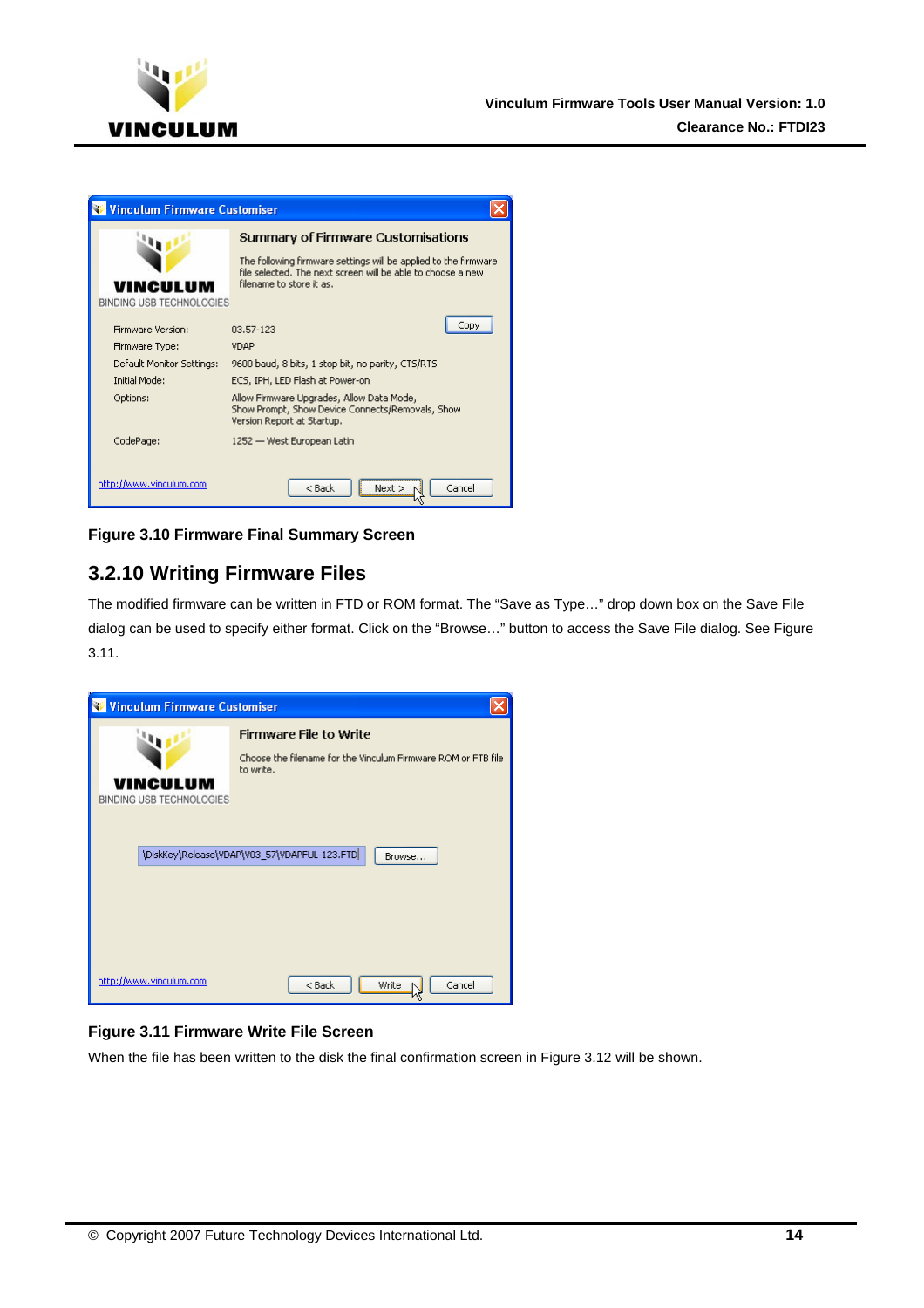<span id="page-15-0"></span>

<span id="page-15-1"></span>

**Figure 3.12 Firmware Confirmation Screen**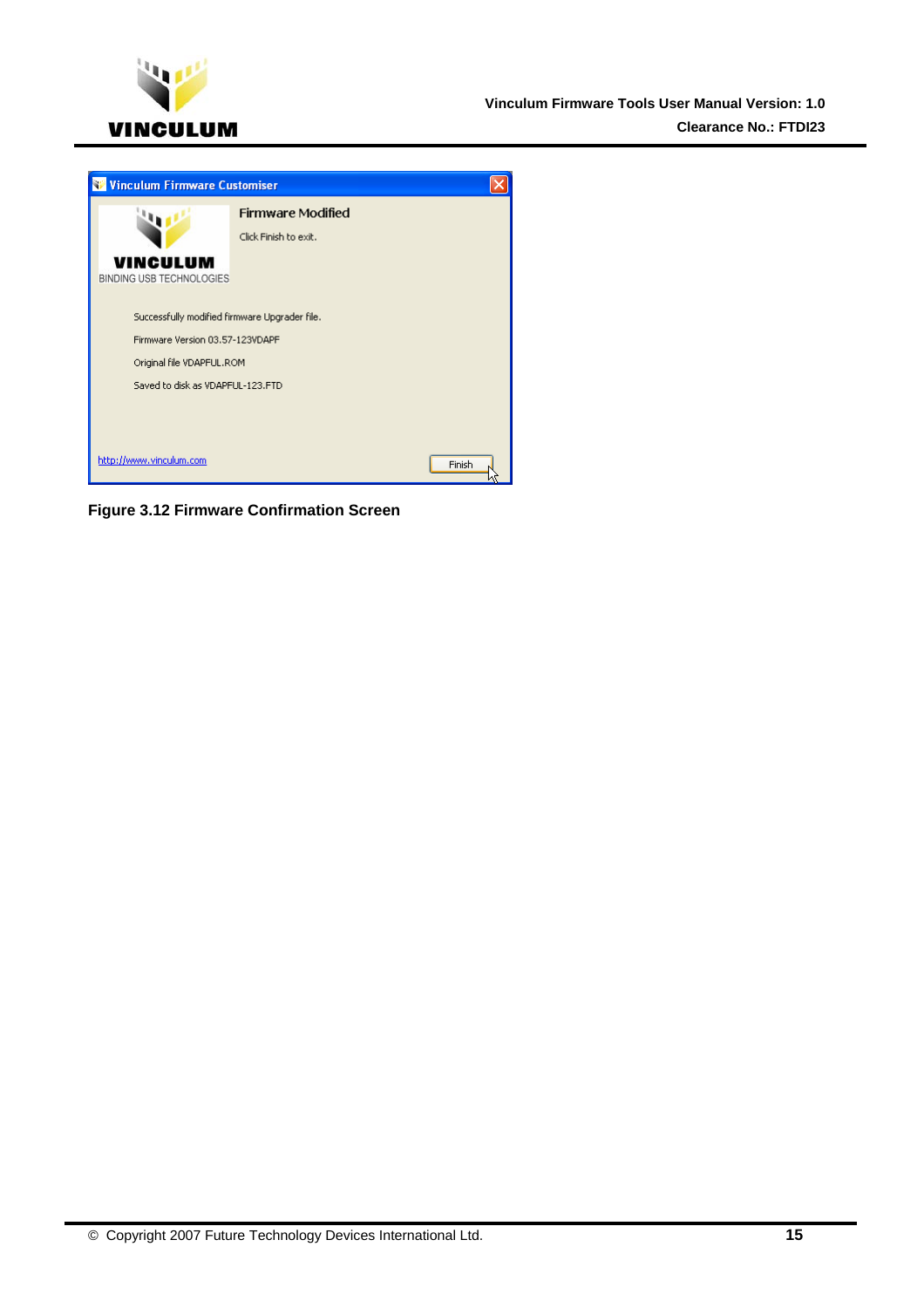<span id="page-16-0"></span>

# **4.0 Troubleshooting**

The following section should be consulted if you are having problems with the Vinculum VNC1L firmware. Please consult the FAQ section on the Vinculum Website.

# **4.1 USB Slave VID and PID**

The USB Slave VID and PID screen only appears if the application detects that the firmware is VDPS firmware. The screen will be skipped for all other firmware types.